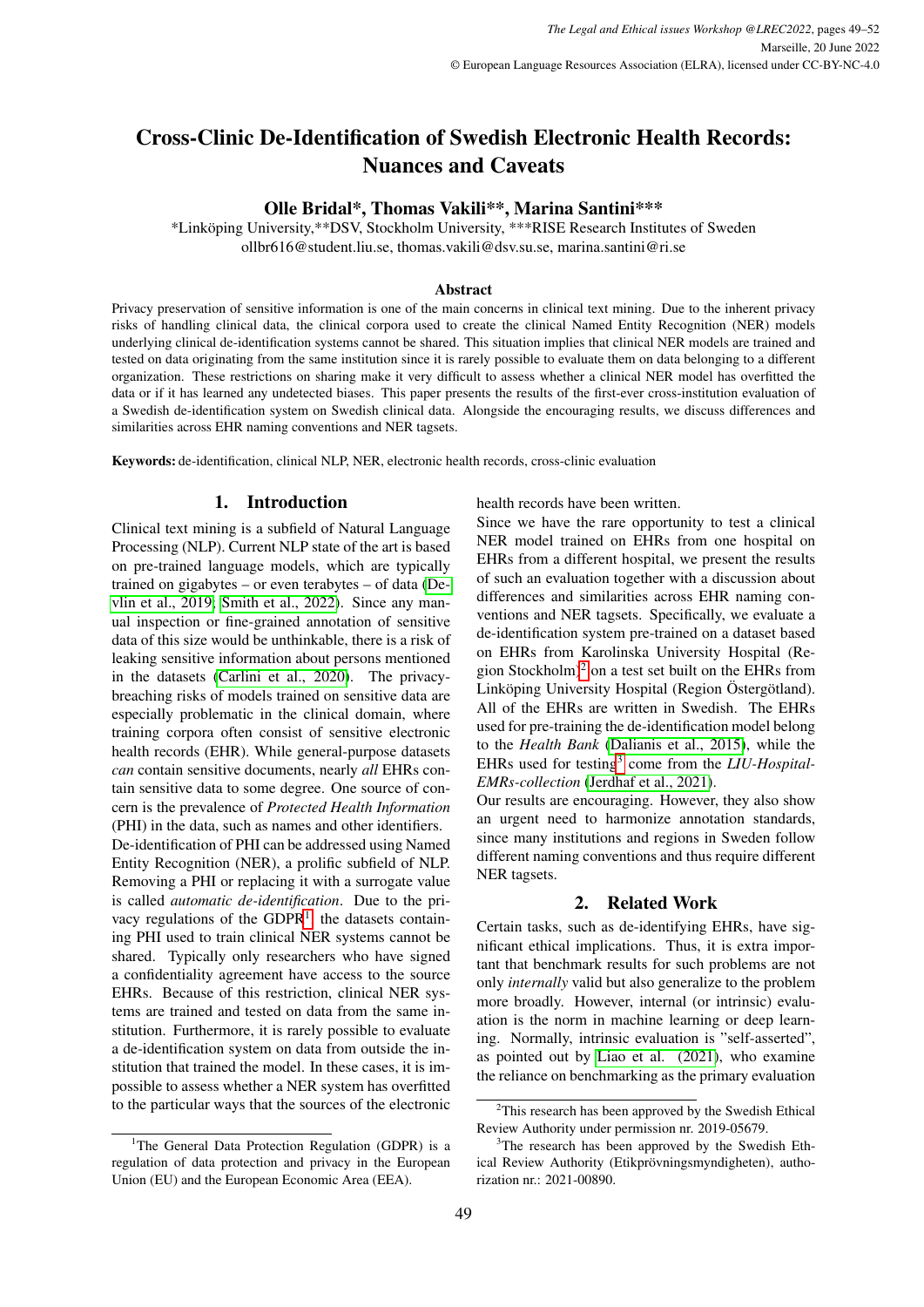method for machine learning research. They argue that benchmarking, in which a model is trained on a subset of the available data and evaluated on a held-out dataset [\(Gareth et al., 2013\)](#page-3-6), mainly focuses on confirming the *internal validity* of a model. The validity of the results relies on the assumption that the held-out dataset is representative of the problem that the benchmark aims to model. However, this assumption is rarely stated explicitly, nor is the problem that the benchmark is meant to represent always clearly defined.

When building a NER system to detect PHIs, the training data typically originates from a small set of related clinics located in a limited geographical area. The commonly used MIMIC and i2b2 datasets [\(Johnson et al.,](#page-3-7) [2016;](#page-3-7) [Johnson et al., 2020;](#page-3-8) [Stubbs and Uzuner, 2015\)](#page-3-9) share this trait. A de-identification system, however, should also be useful to users in other locations and settings than the creators of the system. The sensitive nature of clinical data, however, prohibits the free dissemination of training data which makes it difficult to assess how representative the data are in reality.

[Yang et al. \(2019\)](#page-3-10) build a de-identifier using LSTM-CRFs trained using i2b2 data and evaluate it new data created by annotating EHRs from other clinics. Their evaluation shows that the performance of their deidentifier drops slightly when evaluating on data from other clinics. They suggest that de-identification systems be customized for a target clinic and their results highlight the importance of evaluating the cross-clinic validity of systems.

Since we have the rare opportunity to test a clinical NER model trained on EHRs from one hospital on EHRs from a different hospital, we start filling this gap with the findings presented in this paper.

## 3. Data and Datasets

#### <span id="page-1-1"></span>3.1. Stockholm Health Bank EHRs

The NER dataset used for fine-tuning was the *Stockholm EPR PHI Corpus*. This corpus contains 4,480 manually annotated PHI entities spanning nine PHI classes and a total of 380,000 tokens [\(Dalianis and](#page-3-11) [Velupillai, 2010\)](#page-3-11). The annotated texts are from the aforementioned *Health Bank* and are EHRs from Stockholm hospitals that were written between 2006 and the first half of 2008. The annotators processed 100 EHRs sampled equally from five clinics in the following specializations: neurology, orthopaedics, oral surgery, infectious diseases and clinical nutrition.

### 3.2. LIU Test Set

The sample of EHRs used for testing come from the *LIU-Hospital-EMRs-collection* [\(Jerdhaf et al., 2021\)](#page-3-4). This collection contains EHRs from three clinics, i.e. cardiology, neurology and orthopaedics (two locations). The size and the chronology of the collections are shown in Table [1.](#page-2-0) From each of the clinics, 1,000 sentences were randomly sampled, amounting to a total of 3,000 sentences. This sample set was pre-annotated

using the Swedish BERT-NER model [\(Malmsten et al.,](#page-3-12)  $2020$ ) fine-tuned on the SUC 3.0 dataset<sup>[4](#page-1-0)</sup>. The preannotated sentences were then presented to an annotator who manually validated the tags and fixed the errors. The distribution of the NER tags in the test set are shown in Table [2,](#page-2-1) where PER stands for Person Name, LOC for location and ORG for Organization.

## 4. Experiments

## 4.1. NER with a Clinical BERT Model

A new clinical Swedish NER model was created using data from the *Health Bank*. This model is based on the SweDeClin-BERT model that is described and evaluated in [Vakili et al. \(2022\)](#page-3-13). SweDeClin-BERT is based on the Swedish KB-BERT model [\(Malmsten et](#page-3-12) [al., 2020\)](#page-3-12) that has been adapted to the clinical domain through *continued pre-training* using de-identified data from the Health Bank [\(Dalianis et al., 2015\)](#page-3-3).

The fine-tuned model – SweDeClin-BERT NER – was trained for three epochs using the *Stockholm EPR PHI Corpus* (described in section [3.1\)](#page-1-1) and evaluated on a held-out test set containing 10% of the dataset. Table [4](#page-3-14) shows the fine-tuned model's recall and precision for each of the PHI classes in the held-out test data.

#### 4.2. Evaluation on LIU Test Set

The *Stockholm EPR PHI Corpus* used to create SweDeClin-BERT NER uses a different and more fine-grained NER tagset than the tagset employed by KB-BERT-NER on which the LIU test set has been based upon. Because of this difference, the output of SweDeClin-BERT NER needed to be mapped to the tags used for the LIU test set. Mapping First names and Last names to Person names was rather straightforward. However, the existence of the Health Care Unitclass in the SweDeClin-BERT NER tagset rendered the evaluation on the entities Person and Location somewhat problematic. Some of the entities tagged as Locations and Organizations in the LIU testset were flagged as health care units by the SweDeClin model, thus being counted as false negatives. It was, however, deemed that the Health Care Unit-class was suitable in some of these cases. The classes Location and Organization were therefore evaluated on a case-by-case.

The KB-BERT-NER model [\(Malmsten et al., 2020\)](#page-3-12) used to pre-annotate the LIU test set was used as a baseline classifier. Both models were evaluated on the LIU test set. The recall, precision and  $F_1$  scores of both models are shown in Table [4](#page-3-14) where we can observe an increase of precision and a drop in recall compared to the baseline model and an overall better  $F_1$  for Person. We can also observe a steep increase of precision and a similarly steep drop of recall for the Location-class resulting in an unchanged  $F_1$ . The SweDeClin-NER model did not tag any entities as Organizations, which is why there is no precision score. However, the model

<span id="page-1-0"></span><sup>4</sup> https://spraakbanken.gu.se/en/resources/suc3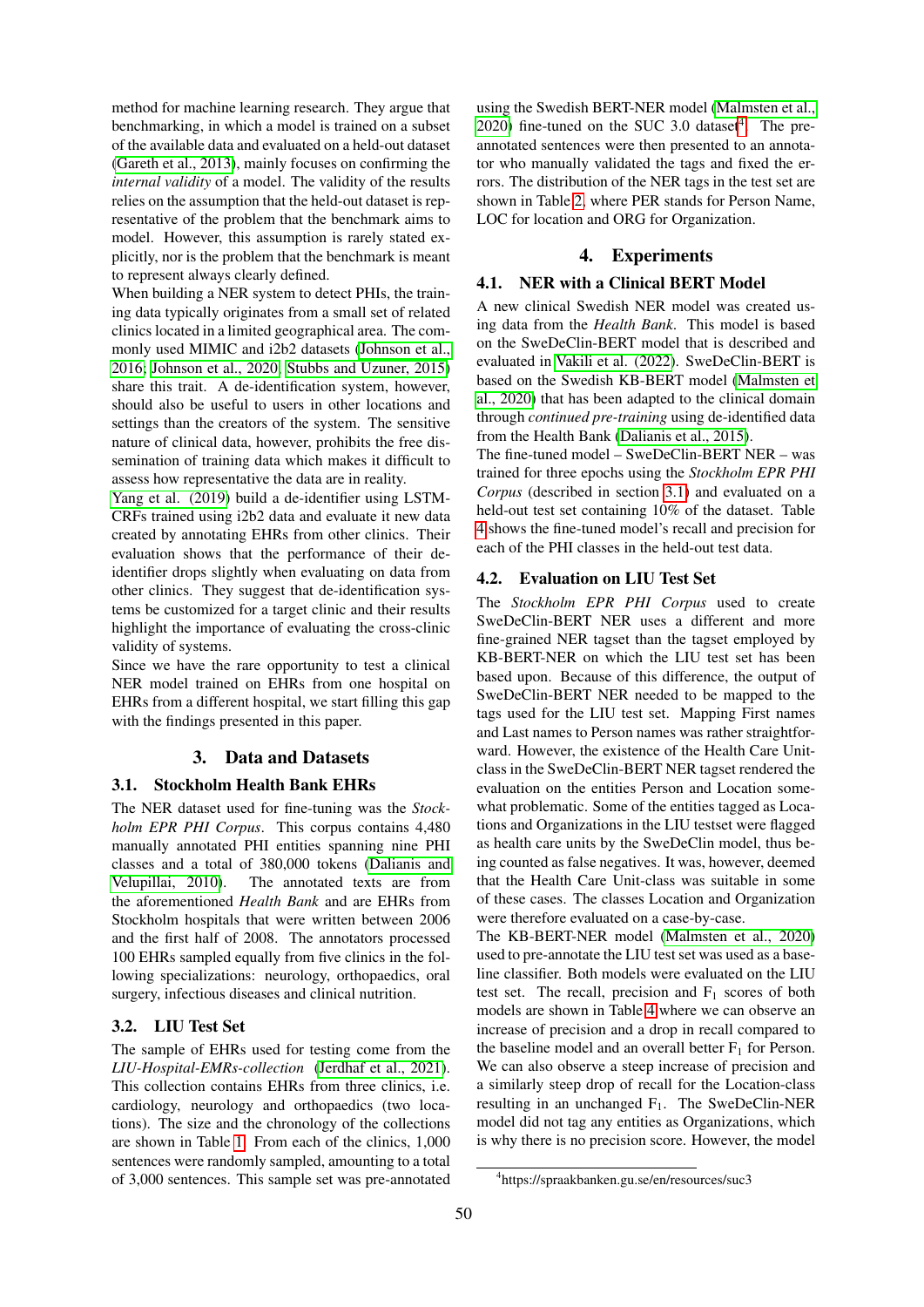| <b>Clinics</b>   | Size (MB) | Raw Words   | <b>EMRs</b> | Time Span |
|------------------|-----------|-------------|-------------|-----------|
| Cardiology       | 543.278   | 52 610 553  | 664 821     | 2013-2019 |
| Neurology        | 294.745   | 29 622 531  | 314 669     | 2013-2019 |
| Orthopaedics US  | 332.414   | 35 835 451  | 481 902     | 2015-2020 |
| Orthopaedics ViN | 280.130   | 29 791 200  | 361 097     | 2013-2020 |
| Total            | 1450.567  | 147 859 735 | 1822489     | 5-7 years |

<span id="page-2-0"></span>Table 1: Clinics, size and chronology of *LIU-Hospital-EMRs-collection*

| <b>Clinic</b>      | PER | LOC | ORG |
|--------------------|-----|-----|-----|
| Cardiology         | 99  | 33  | 5   |
| Neurology          | 95  | 10  |     |
| <b>Orthopedics</b> | 89  | 14  | 12  |
| <b>Total</b>       | 283 | 57  | 24  |

<span id="page-2-1"></span>Table 2: Distribution of entities in the test set.

| <b>PHI Class</b>        | Recall  | <b>Precision</b> | F1   |
|-------------------------|---------|------------------|------|
| Age                     | $100\%$ | 100%             | 1.0  |
| <b>First Name</b>       | 97%     | 98%              | 0.97 |
| Last Name               | 96%     | 97%              | 0.96 |
| <b>Partial Date</b>     | 99%     | 98%              | 0.98 |
| <b>Full Date</b>        | 87%     | 91%              | 0.89 |
| <b>Phone Number</b>     | 93%     | 89%              | 0.91 |
| <b>Health Care Unit</b> | 89%     | 88%              | 0.97 |
| Location                | 89%     | 81%              | 0.85 |
| Organization            | 29%     | 80%              | 0.43 |

Table 3: SweDeClin-BERT NER's recall and precision for each PHI class are displayed and were calculated on the test data from [Dalianis and Velupillai \(2010\)](#page-3-11).

tagged 59 % of the Organization entities as Health Care Units.

# 5. Discussion

The results of our evaluation are informative and highlight a number of issues that are currently uncharted. We focus on two influential factors, namely nonstandardized NER tagsets and differing naming conventions across institutions.

#### 5.1. NER Tagsets

There is no consensus on what NER-tags to use for automatic de-identification, and all configurations come with advantages and drawbacks. The *Stockholm EPR PHI Corpus* departs from the standard set of HIPAA categories that frequently serve as a starting point.

For example, while HIPAA only considers *names*, *Stockholm EPR PHI Corpus* and SweDeClin-BERT NER classifies first and last names separately. This finer-grained label has the advantage that it allows for higher-quality surrogate replacement, since a deidentification system can maintain separate word lists

for the different types of names. On the other hand, the sets of names overlap and this introduces ambiguity when determining whether a classification was correct or not. In contrast, the LIU test set is closer to the HIPAA definition of PHIs as it considers all names equal by including both in the *Person* label.

Merging the first and last names into a single class is trivial, making the mapping between the labels of the datasets easy. However, we also discovered a discrepancy regarding *titles*. The *Stockholm EPR PHI Corpus* does not consider a persons title as part of the name, but the Linköping dataset includes the title in their definition of the *Person* entity.

Other classes are ambiguous in more subtle ways. The *Stockholm EPR PHI Corpus* treats *Locations*, *Organizations* and *Heath Care Units* as separate classes while the Linköping dataset only distinguishes between *Locations* and *Organizations*. Whether or not a health care unit should be considered as an organization or a location is not obvious. In fact, the entity can fill both functions depending on the context. For example, a patient can be *treated by* a clinic (organization) or be *physically at* a clinic (location).

Similarly, sometimes a hospital will only be referred to by its geographical location. For example, the Linköping University Hospital may be referred to simply as *Linkoping* because the rest is obvious from the context. In such cases, the correct entity might be *Organization* even though the word is only referring to a Location.

## 5.2. Cross-Institutional Research Challenges

This cross-institutional study is, to the best of our knowledge, the first study measuring the generalizability of a Swedish de-identification system. Considerable efforts were made to lessen the impacts of the legal hurdles that arise from complying with privacy laws.

The restrictions arising from the sensitive nature of the data made it challenging to interpret the results. For example, the co-authors could not look at each others classifications across institutions. This made the error analysis data more challenging than it had otherwise been. Any nuances in annotation standards, such as the lack of titles in the *Stockholm EPR PHI Corpus*, had to be discovered on the results without context.

#### 5.3. Conclusions and Future Work

In this exploratory study, we cross the institutional boundaries and test a BERT-based Swedish clinical